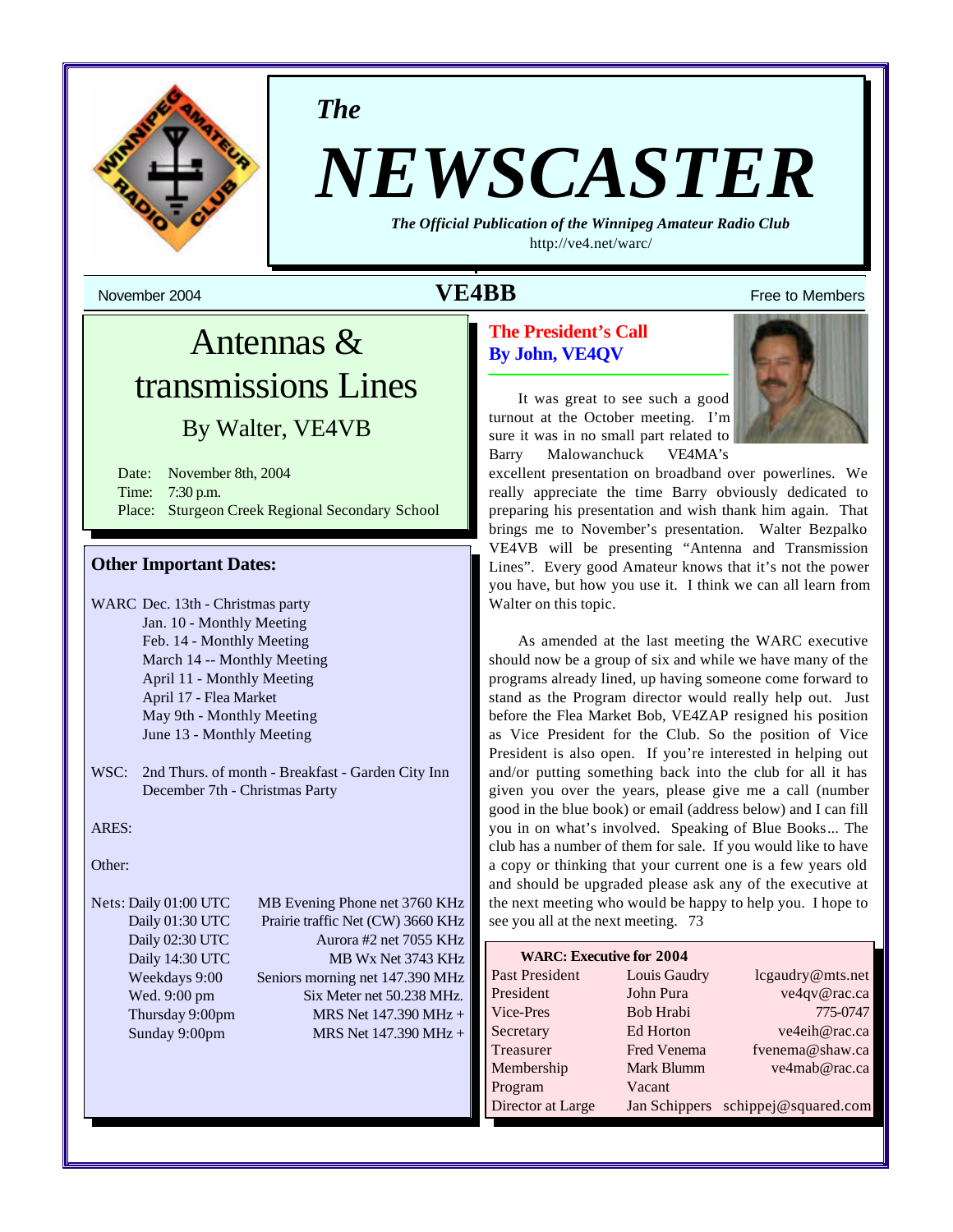# **Notice of Motion By Derek VE4HAY**

Motion to amend by-laws 3.12(a) and 3.12(b).

Where as the present by-laws read,

3.12(a) The term of office of any member of the Board of Directors shall not exceed three (3) consecutive years.

3.12(b) A member who has served three (3) consecutive years may not serve again without at least one (1) year absence from the Board of Directors.

To be changed to and to read as follows...

3.12(a) A term in office as a Director of the Board shall be one (1) fiscal year.

3.12(b) A Director of the Board can be voted in for a unlimited amount of terms, provided that a majority of the members present and in good standing at a meeting for that purpose, have voted in said director for each term.

3.12(c) Any Director of the Board, appointed to the office of President or Vice president, shall not hold said offices for longer than five (5) consecutive terms and must step down from said positions for at least one (1) term but will be allowed to remain on the Board of Directors in any other position, provided that a majority of the members present and in good standing at a meeting for that purpose, have voted in said director for each term.

Motion made by Derek Hay VE4HAY

Seconded by Jeff Dovyak VE4MBQ

Discussion and voting to take place at the November meeting.



# **WPGARES Jeff Dovyak VE4MBQ**

The WPGARES Table at the WARC Fall Flea Market was organized by Susan VE4SYM. Table staff included Susan VE4SYM, Fred VE4TRO, Don VE4DWG, and Jeff VE4MBQ. Congratulations to Ray Hall VE4RQ who was the winner of the "50-50" draw. Thank you to all those who provided financial support for WPGARES by buying a ticket or tickets.

The Winnipeg ARES Annual General Meeting was held TUE 19 OCT 2004. In addition to "routine" reports the members present approved the 2004-04 Financial Statement and also approved the 2004-05 Budget. In the past year we have had:

| Alerts, Exercises, or Tests |    |
|-----------------------------|----|
| <b>Educational Meetings</b> | 11 |
| Public Service Events       |    |

|           | The 2004-05 Executive includes: |               |
|-----------|---------------------------------|---------------|
| President | Glen Napady                     | <b>VE4GWN</b> |
| Treasurer | <b>Susan Collings</b>           | <b>VFASYM</b> |
| Secretary | Dick Maguire                    | <b>VF4HK</b>  |

Thanks to out-going President Richard Kazuk VE4KAZ who served as President for almost ten years. Don Gerrard VE4DWG and Tim Rhind VE4TJR continue to be our web-masters (our public site is www.winnipegares.ca). Our operations folks (preparedness and response) are still:

| Emergency Coordinator (EC) | Jeff Dovyak VE4MBQ      |
|----------------------------|-------------------------|
| Assistant EC .             | Richard Kazuk VE4KAZ    |
| Assistant EC .             | Richard Sheridan VE4ESX |

Membership requirements and a membership application form are available on our web-site. Membership requirements include:

- live in or near Winnipeg
- have an interest in providing emergency Amateur communications
- be at least 18 years of age
- valid Canadian Amateur Radio Certificate
- Possess a working 2m HT with spare battery pack
- commit to attend at least four WPGARES meetings per year
- commit to participate in at least two on-the-air events or exercises per year
- be sponsored by a current member in good standing or complete an interview with the EC to the satisfaction of the EC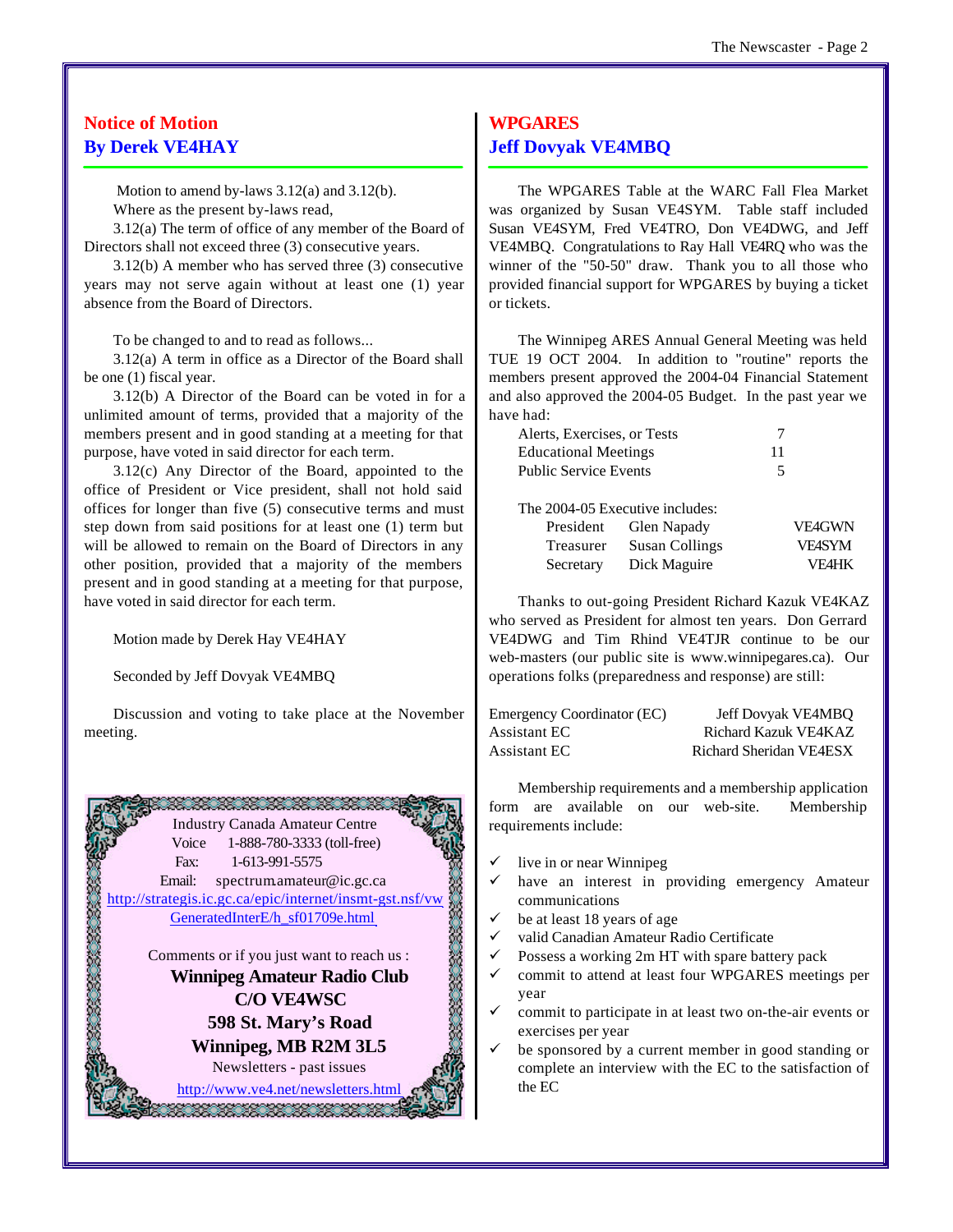We have picked up four new members over the past month or so:

Sandie Isaac VE4TOS Doug Kazuk VE4KDB Ron Place VE4PL Ellie Taylor VE4NRS.

Our next monthly meeting is TUE 16NOV 1900h at Sir Wm Stephenson Library 765 Keewatin Street. Grant Ubell from the Honda Goldwings is our guest speaker.

We will be staffing VE4WWO again this year during SKYWARN Recognition Day 04 DEC 2004. At press time we are the only Canadian weather station that has registered. The SRD web-site is: <http://hamradio.noaa.gov>

Our volunteer briefing is TUE 30 NOV 1900h in the 4th floor training room at PSPC 123 Main Street. Please call on 147.420 MHz for access. We have at least one WWO Operator scheduled for each shift so the other operators need not necessarily be familiar with the operation of VE4WWO but they must be ARES members. If you are considering taking a shift please let me know ASAP. We have the following shifts still open (local time shown):

FRI 03DEC 2200h to SAT 0200h for an ARES HF Operator SAT 04DEC 0600-1000h for an ARES VHF Operator SAT 04DEC 1400-1800h for an ARES VHF Operator

# **Choosing A Satellite Radio By Emily Clarke, W0EEC – VP of Project OSCAR**

The purchase of a new radio is possibly the biggest decision and most debated decision a ham makes. When I started out I asked a dozen people and got as many answers. In the end, I made my decision not on what people told me, but by considering what I wanted the radio to do. Choosing a satellite radio is easy if you know what your needs are. Rather than make specific recommendations, lets examine some general capabilities.

#### *Simultaneous Dual Band?:*

Satellites generally transmit on one band and receive on another. There are a number of dual band radios, but can you listen on 70cm and transmit on 2m at the same time? This cross band mode is an absolute requirement. If you have a radio that will do split band operation, this probably qualifies.

#### *Full Duplex?:*

Generally you don't need a full duplex radio for repeaters, however when operating satellites it is important to monitor your own signal as it is retransmitted by the satellite. Although you can work the easy sats with a split band radio, full duplex is highly recommended. Radios with dual VFOs generally meet this criteria.

#### *Handheld or Base?:*

If you plan on working satellites indoors, antennas will probably be up on the roof or on a tower. You will need extra power (10 watts or more) because you will also have cable losses to overcome. If most of your contacts will be made outside with a handheld antenna, a handheld radio might be all that you need.

#### *All-Mode?:*

 All mode radios are base or mobile radios that can do both FM and SSB/CW modes. They are more expensive but put out up to 100 watts. FM only radios can be used for many satellites, but high orbiting satellites always use SSB/CW modulation. If this is your goal, an all mode radio is for you. A word of caution – some handheld radios say they are all mode, but it is generally only AM receive not SSB.

#### *HF?:*

Currently only two operational satellites use HF. AO-7 operates in Mode A (2m xmit, 10m receive) and AO-51 has a PSK mode that is 10m xmit and 2m receive. Note that you need HF privileges to operate AO-51 in this mode.

#### *Packet?:*

Some radios have built in terminal node controllers or TNCs. These convert data from the satellite and display them on a screen or computer, and vice versa. Other radios don't have built in TNCs but have a data port for a TNC. Make sure it supports 9600 baud data.

#### *Computer Interface?:*

Not all radios have the ability to be controlled by a PC running a tracking program that will automatically correct for Doppler shift. While not very important for FM, it is a highly desireable feature for SSB/CW operation. This feature is generally only available on all-mode base station radios.

Whatever your decision, they can sometimes become permanent. Though you can quickly sell a radio you aren't happy with using online auctions it's generally a decision that is difficult for hams to make. So the best advice is to buy a radio that meets your needs and possibly needs you may have in the future.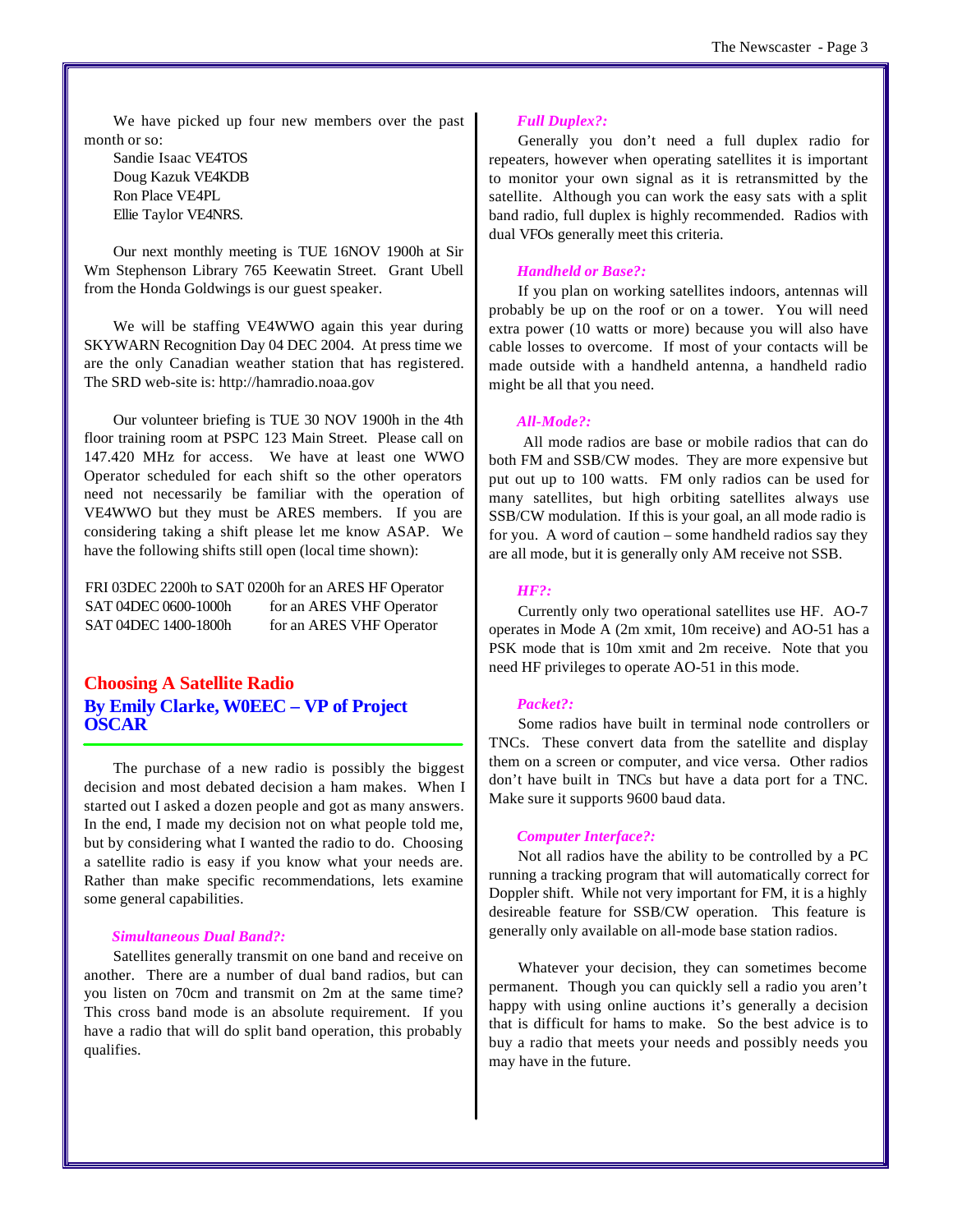# **Transmitter Power, Antenna Gain, and Coax Loss Trade-offs By Ken Larson KJ6RZ**

In the 1950s and 60s many hams built their own transmitters for the simple reason that commercial transmitters were too expensive. For example, a Johnson Viking II transmitter cost \$300, which doesn't sound too bad until you stop to consider that a new Ford or Chevy cost \$1,000. The alternative was to buy cheep war surplus radios and use the parts to build one of the transmitters shown in the Radio Amateur's Handbook. In a way, that was more fun. As far as power was concerned, you had control! You could push your transmitter as hard as you dared, to squeeze every bit of power out of it, even to the point where the plates of the transmitter's output vacuum tubes glowed cherry red.

I was convinced in those days that if I could just get another 20 watts of output from my transmitter that it would make all the difference in the world at the receiving end. If I could just get those extra 20 watts that rare DX operator in a distance land would see my signal jump from a pitifully weak whisper to a loud boom that he could not ignore, and I would get that contact. Today I know that little extra power would not have made any difference at all. However, I still have an intense desire to push my transceiver to its maximum power output to get a DX contact. But it doesn't stop there. I want every db of gain that I can possibly get out of my antenna. As far as coax is concerned, I want that big, heavy, hard to handle, expensive coax because I don't

want to loose any of my valuable watts getting from my transmitter to the antenna. Does all of this pushing, shoving, and optimization really make a difference? Probably not!

It turns out that you must increase the output power of your transceiver by at least 3 db in order for the person you are

talking with to notice any change in your signal strength. For your signal to sound twice as loud, you must increase your power out by about 9 db.

How much is a 3 db increase in power? A 3 db power gain is equal to a times 2 increase in power (3 db =  $x2$ ). So, if your transceiver is running 100 watts, you must increase your transceiver's output to 200 watts in order for the person you are talking with to notice any increase in your power. If you wanted your signal to sound twice as loud, you must increase your power to 800 watts  $(9 \text{ db} = 3 \text{ db} + 3)$  $db + 3 db = x2 x2 x2 = x8$ )!. Clearly, increasing power by 20 watts, say from 100 to 120 watts, is not going to make any difference at all to the person receiving your signal. On the other hand, if you cut your power in half from 100 watts to 50 (a 3 db decrease in power), the other operator will hardly

notice any drop at all in your signal strength. So why beat your transceiver into the ground by running it at full power? If you run at 75 watts instead of 100, your transceiver will run cooler and no one that you talk to will know the difference. There is someone who may notice the difference however, your neighbors. If you are having interference problems, cutting your power level in half could solve those problems without having any noticeable affect on your ability to make contacts. For example, when I operated on 10 meters at 100 watts, my lawn sprinklers would turn on whenever I keyed my transceiver. When I dropped to 50 watts, the problem went away. Running at 50 watts turned out to be a great water conservation technique.

What about antennas? The same 3 db rule applies. You can go to a lot of trouble and expense on 40 and 80 meters putting up phased vertical arrays to achieve 2 or 3 db of gain. But 3 db of gain will hardly be noticeable to anyone listening to your signal, so why bother? The threshold in antenna cost verses performance gain is around 6 db. If your antenna provides 6 db of gain, operators listening to your signal will notice a difference. Your signal will not be twice as loud, remember you have to get 9 db of gain for that to happen, but at 6 db the gain will be noticeable. The table below puts antenna cost verses performance gain somewhat into perspective. This table compares various yagi beam configurations to the performance of a dipole. The table shows the db gain, relative to a dipole, achieved by each of the antennas. The antennas get more expensive as you go down the table. The table also indicates the increase in signal strength observed by the S-meter on a distant transceiver that is receiving your signal.

| Antenna              | db       | S-unit   | Comment                        |
|----------------------|----------|----------|--------------------------------|
|                      | Gain     | Increase |                                |
| Dipole               |          |          | <b>Baseline</b>                |
| 2-element Yagi Beam  | $\Delta$ | 0.6      | Marginal performance increase  |
| 3-element Yagi Beam  | 6        | 1.0      | Good performance increase      |
| 10-element Yagi Beam | 12       | 2.0      | Excellent performance increase |

The cost verse performance trade-off for the transmission line connecting a transceiver to an antenna is similar to the antenna cost trade-off. However, this time the trade-off relates to the difference in loss between two types of transmission lines, for example, between two different grades of coax cable. As an illustration, 100 feet of LMR 400 coax used to connect a transceiver with a 10 meter antenna will produce a loss of 0.7 db. If standard RG-8/X coax is used instead, the loss will be 2.0 db. The difference in loss between the two types of coax is 1.3 db. Is it worth buying the more expensive LMR 400 coax to reduce loss by 1.3 db? Probably not. The strength of your signal in this example will sound the same to other hams regardless of which type of coax you use. Notice in making a comparison between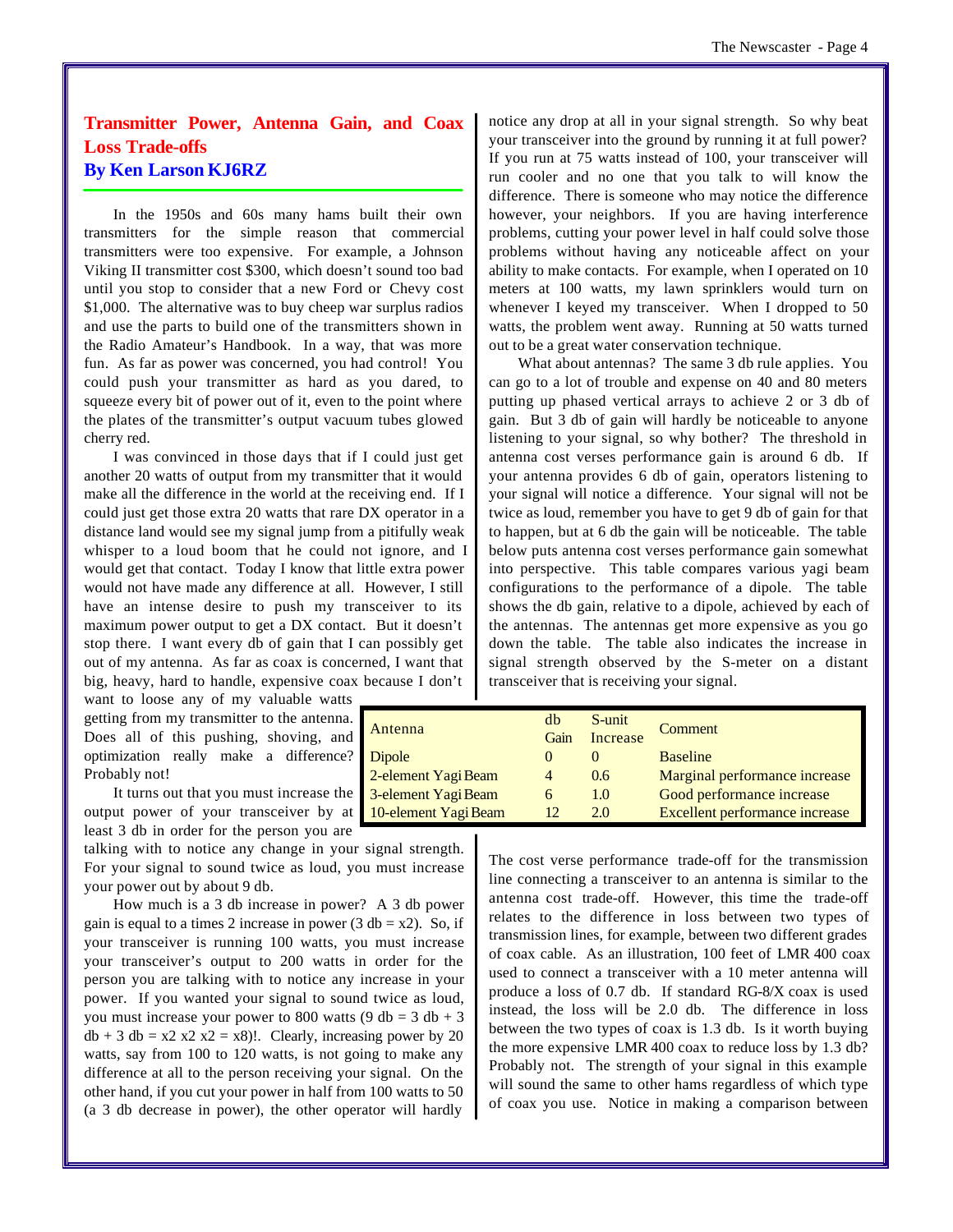two types of coax (or two types of antennas, etc.) it is the difference in loss (or gain) that is important, not the actual loss (or gain). At UHF frequencies, the differences in loss will be greater. 100 feet of LMR 400 coax at 440 MHz has a loss of 2.7 db. In comparison, RG-8/X has a loss of 8.1 db. The difference in loss is 5.4 db. In this case the more expensive LMR 400 coax may be worth the money. LMR 400 coax is relatively thick, stiff, and difficult to work with compared to RG-8/X, particularly inside the radio shack. Suppose that you use 75 feet of LMR 400 to get from your 440 MHz antenna to the wall outside your radio shack. Then you use a 25 foot length of RG-8/X to come through the wall and into the radio shack because RG-8/X is smaller and easier to handle in the shack. What performance penalty will you pay for doing this? The loss of 25 feet of RG-8/X is about 2.03 db. If you brought the LMR 400 all the way into the shack, the loss associated with the additional 25 feet of LMR 400 would be 0.68 db. The difference in loss is approximately 1.36 db, a negligible amount. Using RG-8/X within the radio shack is thus a good choice since it simplifies cable management within the shack and provides negligible additional loss.

In making trade-off comparisons, you have to look at the total system as well as the individual components. For example, a 2-element 10 meter yagi antenna (4 db gain over a dipole) feed by LMR 400 coax (1.3 db gain over RG-8/X coax) produces a total system gain of 5.3 db compared to a 10 meter dipole feed with RG-8/X coax. The total system gain of 5.3 db probably is worth the effort, even thought the gains between the individual components was not that attractive. The system trade-off can easily go the other way as well. At 440 MHz, 100 feet of LMR 400 coax has a 5.4 db performance gain over RG-8/X coax and is clearly better. However, if your transceiver has power settings of 5, 10, and 50 watts, and you can hit all of the area repeaters at 10 watts using RG-8/X coax, why upgrade to LMR 400? Unless you are running off of batteries, using LMR 400 coax so that you can drop your transmit power to 5 watts probably is not worth the trouble or cost.

In conclusion, when making trade-offs between transmitter power, antenna gain, coax loss, and total system performance, it is the db difference between the options available to you that is important. A difference of 3 db will not be apparent to the hams that you are communicating with. They will hardly notice the difference if you run your transmitter at 50 watts instead of its maximum 100 watt output power. A difference of 3 db or less between two antennas, two types of coax, or two system implementations is usually not sufficient to justify higher costs. However, a difference of 6 db may justify the more expensive approach.

*-- extracted from the Conejo Valley Amateur Radio Club Tech page web site*

#### **News from the Net**

#### *Great Britain to get additional 100kHz at 7MHz Soon?*

Ofcom's period of consultation on its proposal to vary the Foundation, Intermediate and Full amateur radio licences to permit UK amateurs to operate in the band 7100 to 7200 kHz ends on 23 October. The proposal is that the band would be allocated to the Amateur Service on a Secondary basis on the basis of non-interference to other services, inside or outside the United Kingdom. It is hoped that an announcement will be made soon after the end of the consultation about when the additional 100 kHz of spectrum will become available to UK amateurs. *-- RSGB*

#### *RAC Board of Directors Appoints New President and First Vice-president*

At a Special RAC Board Teleconference meeting, held on October 12 th , the Board of Directors voted to appoint a new president, selected by a majority vote among the Directors. The director from Alberta, Earl Smith - VE6NM will be the new president, starting on October 15th. His position as Director for Alberta/NWT/NU will be filled by appointment in the near future.

RAC has a new First Vice President, similarly selected. The First Vice President will be John Iliffe - VE3CES/VA3JI. - John was president of CARF during the union with CRRL when RAC was created. - He is the co-author of the study guide.

Following that Board Meeting, Treasurer Eric Ferguson - VE3CR - resigned his position. He has been replaced by Ken Pulfer - VE3PU - who will resume the position of Treasurer. *-- VE5FX*

#### *Israel - To CW or not to CW:*

The proposition has been raised lately by the Ministry to drop the Morse (CW) requirement for HF access. Many European Countries have been dropping the requirement. Resulting in a revised CEPT agreement; Israel accepts the updated CEPT T/R  $61-01$  and T/R  $61-02$  agreements. It is expected that a heated discussion will develop on the air waves once the debate opens for discussion. *-- IARC*

#### *Kenya Drops Morse Requirement,*

According to an article in QST's August 2004 edition (page 88), the Communications Commission of Kenya has dropped the Morse requirement and made additional changes to simplify and facilitate amateur licensing in Kenya. Further information is available on the webiste of the Amateur Radio Society of Kenya at <http://www.qsl.net/ars> *- No-Code International*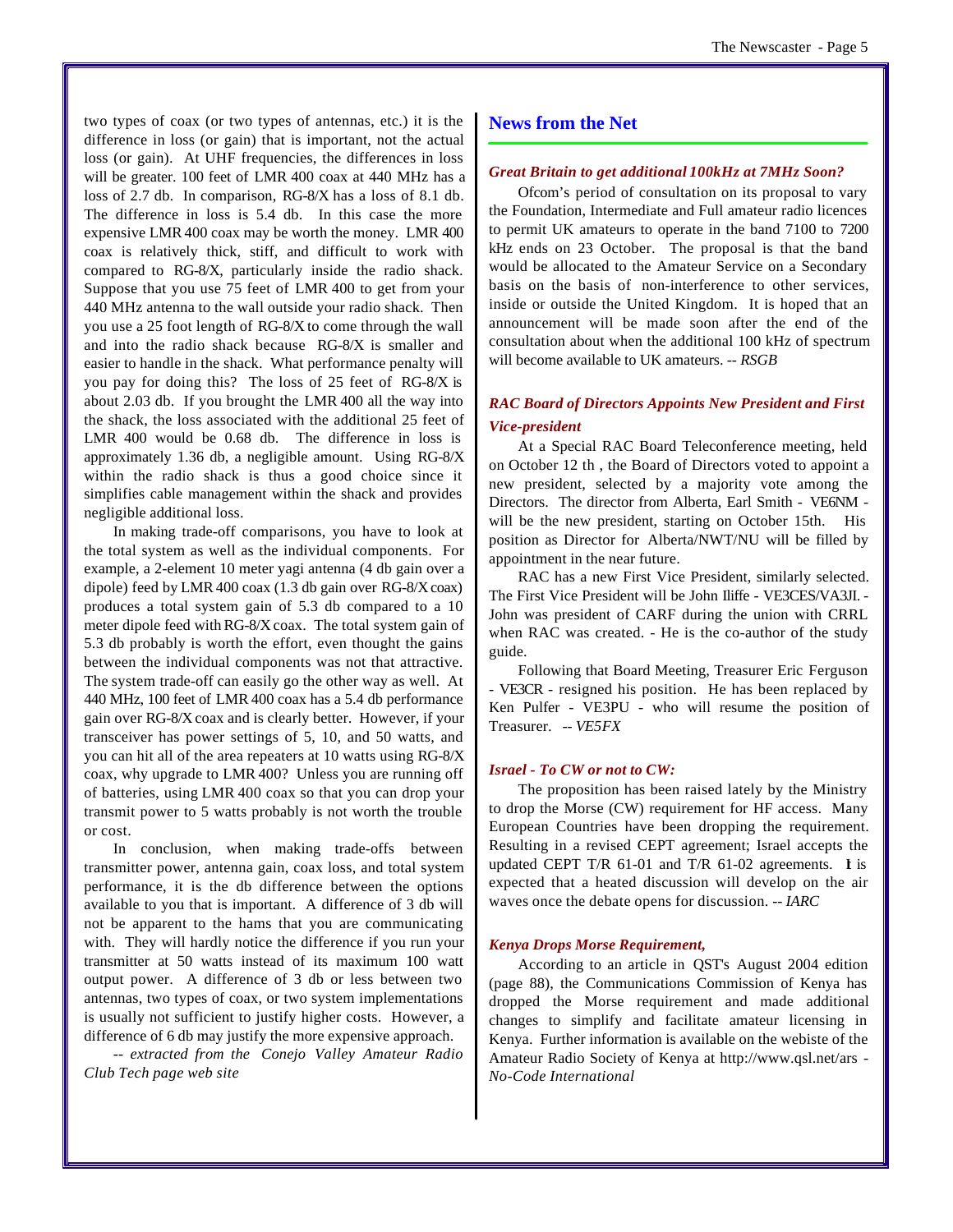### **Calendar**

| November, 2004                       |                    |       |                   |
|--------------------------------------|--------------------|-------|-------------------|
| <b>HA-QRP</b>                        | CW                 | 0000Z | Nov $1-7$         |
| <b>ARS</b> Spartan Sprint            |                    | 0200Z | Nov <sub>2</sub>  |
| SSA 10 m Aktivitetstest CW/SSB/FM    |                    | 1700Z | Nov $4$           |
| <b>IPARC</b>                         | CW                 | 0600Z | Nov <sub>6</sub>  |
| A                                    | And                | 1400Z | Nov 6             |
| Ukrainian DX                         | <b>CW/SSB/RTTY</b> | 1200Z | Nov 6             |
| <b>ARRL Sweepstakes</b>              | CW                 | 2100Z | Nov 6             |
| NA Collegiate ARC                    | CW                 | 2100Z | Nov 6             |
| <b>IPARC</b>                         | <b>SSB</b>         | 0600Z | Nov <sub>7</sub>  |
|                                      | And                | 1400Z | Nov <sub>7</sub>  |
| Anatolian ATA                        | PSK31              | 0900Z | Nov <sub>7</sub>  |
| <b>High Speed Club</b>               | <b>CW</b>          | 0900Z | Nov <sub>7</sub>  |
|                                      | And                | 1500Z | Nov <sub>7</sub>  |
| DARC 10-Meter                        | Digital            | 1100Z | Nov <sub>7</sub>  |
| <b>YO</b> International              | <b>PSK31</b>       |       | 1600Z Nov 11-19   |
| <b>WAE DX</b>                        | <b>RTTY</b>        | 0000Z | Nov $13$          |
| <b>JIDX</b>                          | Phone              | 0700Z | Nov <sub>13</sub> |
| <b>SARL Field Day</b>                |                    | 1000Z | Nov <sub>13</sub> |
| <b>SL</b>                            | CW                 | 1100Z | Nov <sub>13</sub> |
| OK/OM DX                             | CW                 | 1200Z | Nov <sub>13</sub> |
| <b>SL</b>                            | <b>SSB</b>         | 1230Z | Nov <sub>13</sub> |
| SSA Månadstest nr                    |                    | 1400Z | Nov 14            |
| LZ DX                                |                    | 1200Z | Nov $20$          |
| <b>RNARS CW Activity</b>             | CW                 | 1200Z | Nov $20$          |
| <b>EUCW</b> Fraternizing             | CW                 | 1500Z | Nov $20$          |
|                                      | And                | 1800Z | Nov $20$          |
|                                      | And                | 0700Z | Nov $21$          |
|                                      | And                | 1000Z | Nov $21$          |
| All Austrian 160-Meter               |                    | 1600Z | Nov $20$          |
| Carnavales de Tenerife               | <b>SSB</b>         | 1600Z | Nov $20$          |
|                                      | <b>SSB</b>         |       | Nov $20$          |
| <b>ARRL Sweepstakes</b>              |                    | 2100Z | Nov $20$          |
| NA Collegiate ARC                    | SSB                | 2100Z |                   |
| RSGB 2nd 1.8 MHz                     | CW                 | 2100Z | Nov $20$          |
| <b>HOT Party</b>                     | CW                 | 1300Z | Nov $21$          |
| CQ Worldwide DX                      | CW                 | 0000Z | <b>Nov 27</b>     |
| LI/NJ-QRP Doghouse Sprint            | CW                 | 1700Z | <b>Nov 27</b>     |
| <b>December</b>                      |                    |       |                   |
| <b>ARCI</b> Topband Sprint           |                    | 0000Z | Dec 2             |
| Aktivitetstest                       | CW/SSB/FM          | 1700Z | Dec 2             |
| ARRL 160-Meter Contest               |                    | 2200Z | Dec 3             |
| TARA RTTY Melee                      | <b>RTTY</b>        | 0000Z | Dec 4             |
| Wake-Up! QRP Sprint                  |                    | 0400Z | Dec 4             |
| TOPS Activity Contest 3.5 MHz        | CW                 | 1800Z | Dec 4             |
| <b>CIS DX Contest</b>                | CW                 | 0000Z | Dec <sub>5</sub>  |
| <b>ARCI Holiday Spirits Homebrew</b> |                    | 2000Z | Dec 5             |
| <b>ARS</b> Spartan Sprint            |                    | 0200Z | Dec 7             |
| 28 MHz SWL-Contest                   | CW/SSB             | 0000Z | Dec 11            |
| <b>ARRL 10-Meter Contest</b>         |                    | 0000Z | Dec 11            |

| <b>Fall NA Meteor Scatter Rally</b> |                | 0000Z | Dec $11$ |
|-------------------------------------|----------------|-------|----------|
| Great Colorado Snowshoe Run         |                | 0200Z | Dec 11   |
| Månadstest nr 12                    | SSB            | 1400Z | Dec 12   |
| Månadstest nr 12                    | CW             | 1515Z | Dec 12   |
| <b>AGB PARTY Contest</b>            | CW/SSB/DIGI    | 1700Z | Dec 17   |
| Russian 160-Meter Contest           |                | 2100Z | Dec 17   |
| <b>MDXA PSK DeathMatch</b>          | <b>PSK</b>     | 0000Z | Dec 18   |
| <b>OK DX RTTY Contest</b>           | RTTY           | 0000Z | Dec 18   |
| <b>RAC Winter Contest</b>           |                | 0000Z | Dec 18   |
| <b>Croatian CW Contest</b>          | CW <sub></sub> | 1400Z | Dec 18   |
| <b>Stew Perry Topband Challenge</b> |                | 1500Z | Dec 18   |
| <b>International Naval Contest</b>  |                | 1600Z | Dec 18   |
| SSA Jultest (1)                     | CW <sub></sub> | 0700Z | Dec 25   |
| <b>RAEM</b> Contest                 |                | 0200Z | Dec 26   |
| SSA Jultest (2)                     | CW             | 0700Z | Dec 26   |
| DARC Christmas Contest              |                | 0830Z | Dec 26   |
|                                     |                |       |          |

# **Minutes for W.A.R.C. October18th, 2004 Submitted by Ed, VE4EIH**

#### Meeting start 19:40

The introductions were started. There was 54 people including 2 quests, and 1 new member. John welcomed all.

VE4GWN motioned to accept minutes John VE4JNF 2nd. - Carried

Business arising - John informed everyone of Bob VE4ZAP departure, from the exec and club. Bob also withdrew his donation of the computer for the IRLP. Les VA4LES and has a computer he willing to donate and work on. John explained about Bob's motion and how it does not stand. Dave VE4DAR explained his thoughts, as to the difficulties of getting volunteers for the exec. While using a chart Dave showed how other clubs work. The president, looks after the secretary, treasures, membership. While the vice president looks after, programing, flea market field day.. The at large members are in training, and would do other assignments. Dave explained that clubs are more than membership lists. Dave explained that WARC should do more for its members. This could membership development, updating, how to chair a meeting, or note taking.

#### *Bylaw motions on the floor*

Glen VE4GWN read his motion on bylaw changes as printed in the newscaster, Tom VE4SE 2nd. The floor was opened to discussion. Dick VE4HK, sent his views on the proposal by E-mail, which was read to the club. Dick voted in favor of the proposal. The questions was called and. a majority voted to approve the motion from Glen.

Adam VE4SN explained since everyone as members have read and thought on Bob's proposal, any one can make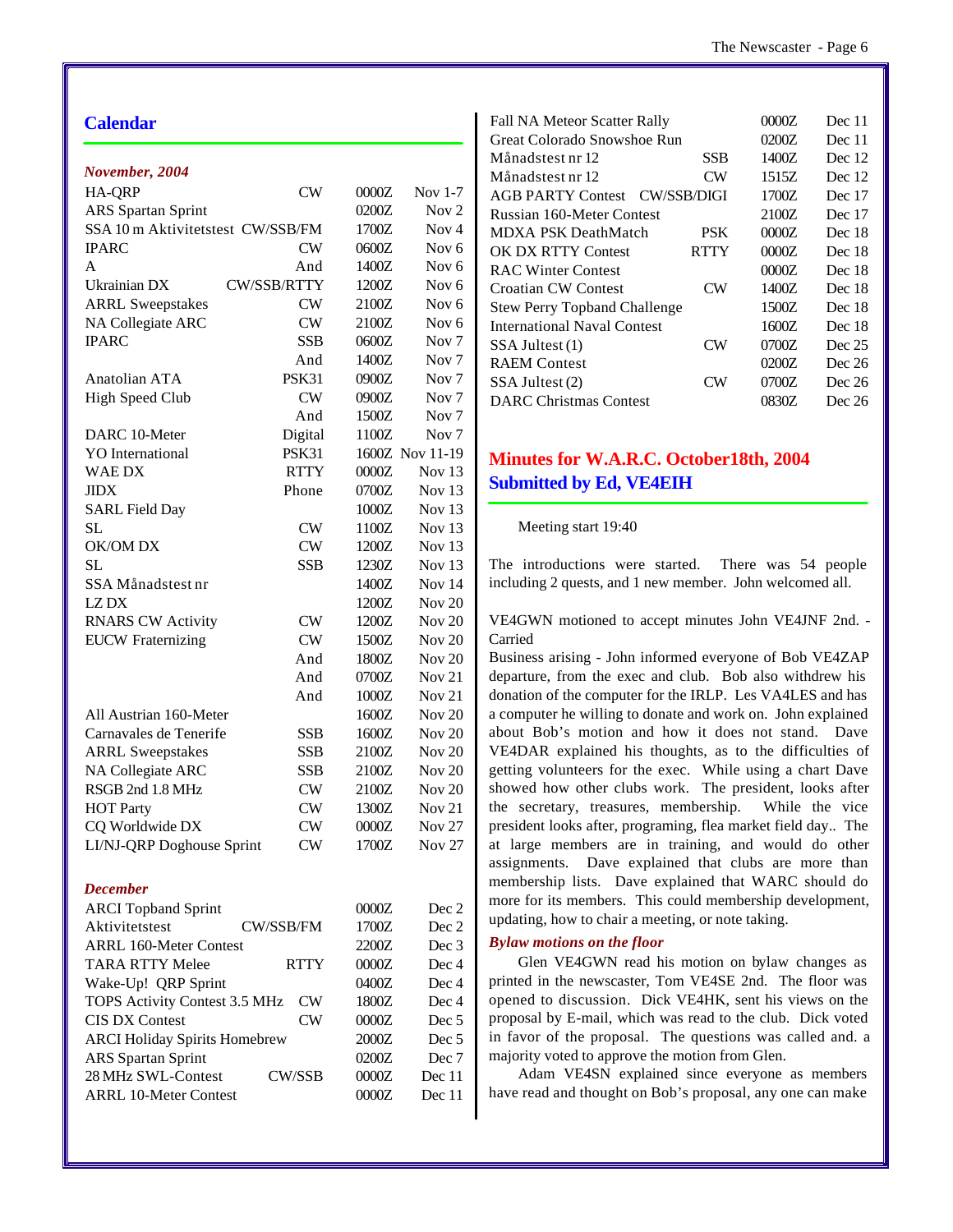the motion. Derek, VE4HAY made a motion on Bob's proposal. Seconded by Jeff, VE4MBQ Adam explained his thoughts on how stagnation would set in. Adam liked the idea of training. Ruthie VE4CRS was curious as to who would be on the board for that length of time. Jeff agreed with the proposal, for there is still flexibility. Derek told members it was a 1 year term, not 3 or 5 for key positions. Ed VE4YU explained that he does not like how the president is decided, the exec board decides. Ed fells it should be the membership. Derek re-read Bob's proposal.

#### *Correspondence*

John told of a E-mail from a M. Swarnoff of Israel, then invited everyone to come up and see the pictures, that was sent.

#### *Treasures report*

 Fred reported that There was 67 new member for \$1005, 50/50 draw \$10.22 School rental \$650.00 prize \$17.00, postal \$42.00 refreshments \$7.40 Leaving a balance of \$6130.00

#### *RAC Report*

Adam told of a new President for RAC, the ex-director form Alberta and Ben Smith the Vice-president is from Ontario.

#### *DX Sleuths*

 Adam told of a big one coming. Look for in Jan and Feb 2005. The expedition will be called Peter 1. This would be off the coast of Antarctica. They should be operating in all bands for about to weeks. They would be at the low end of the sun cycle.

#### *ARES Report.*

Jeff reported that the annual general meeting will be on the 19 of Oct. Wayne reported that the Provincial ARES exec met last month At the McDonald Bldg. Has budgeted for a ARES EOC. Wayne told of the space on the roof, for several antennas. If all goes well there should be a open house in about 6 weeks. Current Provincial ARES EOC has a lower elevation. The new site has good duck work to run cables. ERTS is coming along.

#### *Field day Report.*

John reminded everyone that field day is coming up. Field day may be at Birds Hill park, put not set in stone.

#### *Flea Market report.*

People were happy to help out. 230 attended, with lots of gear changing hands. Final numbers not ready.

#### *Good and welfare.*

Tom VE4SE and Ruth VISUAL are getting a few Blue Books, they are \$12.00. Those who would like one see Tom or Ruth. Ruth has an idea for next Flea market. If there is a no-show, the table should go to the person, who is looking for one.

Motion to adjoin meeting, meeting ended at 20:33 Ed Bethune won the member ship prize.

# **Thank you By Ed VE4EIH**

This is a quick thank you to all those who helped out at the fall flea market. There was many people who came out on a cool Sunday, to lend a hand helping out to set up, tear down, and manned the doors, and who helped Ruth with her sandwiches.

It is these volunteers, who make a flea market a success. Not only a success, but run so smoothly. So once again thank you. Hopefully will be able to see you at the spring flea market.

# The Blue Book 2004

 edition has been released. As there may not be many more Blue books printed it is important that your info in the book is correct ?? Do you know of any changes or missing info for any other hams? Depending on the updates received will indicate if another book is ever published again.

Please call Bill at 204-482-3402 and he will make the changes or you can email myself ve4hay@rac.ca and I will send to Bill for you.

If you have not picked up you copy of the MB Blue Book, please ask any executive member of WARC who will be happy to tell you how to get a copy.





**Sales & Service of Computers & Software Home repairs offered**

**John, VE4JNF 386 Belvidere Street 885-9278 <http://www.escape.ca/~ve4jnf> ve4jnf@escape.ca**